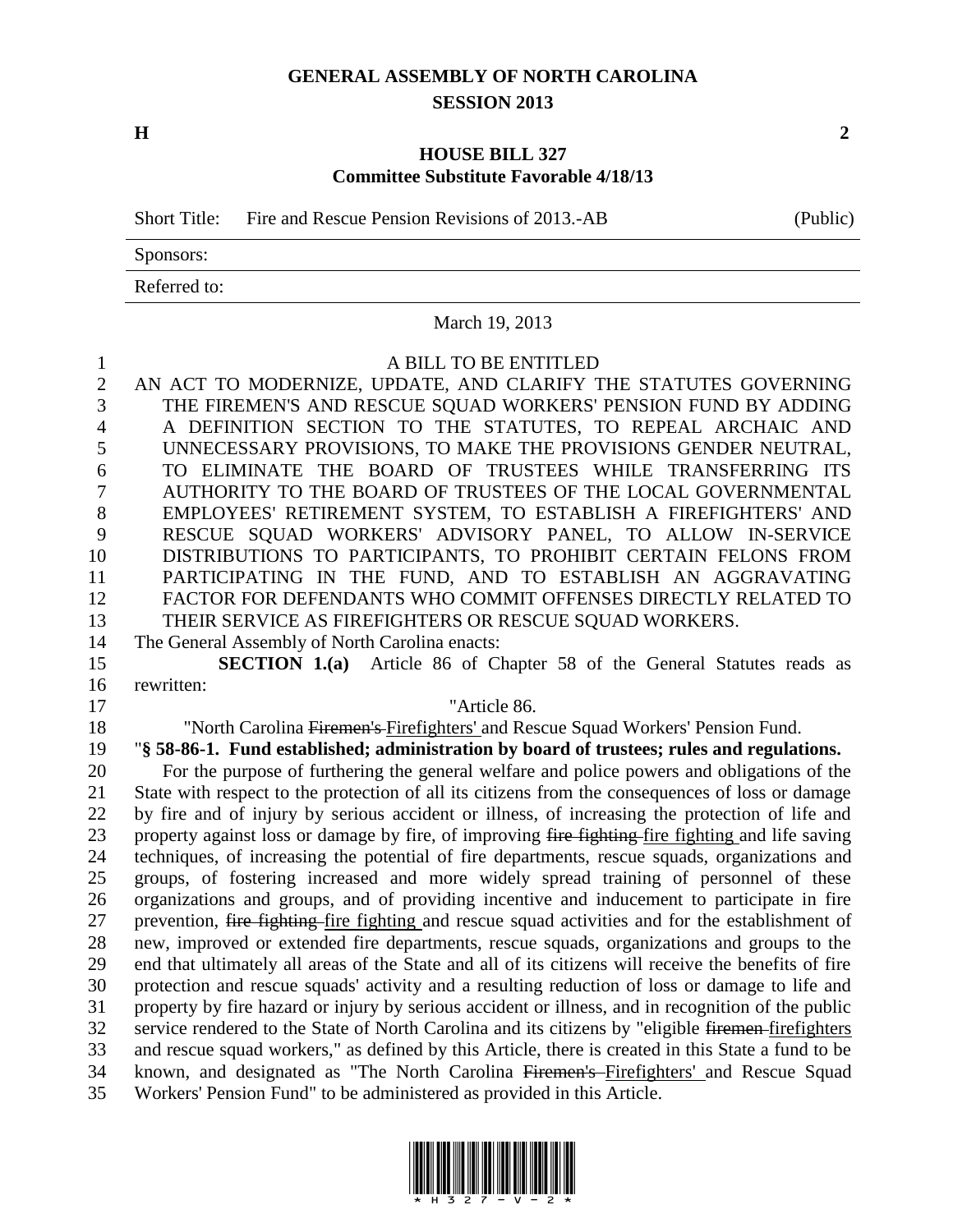|                  |                          | <b>General Assembly Of North Carolina</b><br><b>Session 2013</b>                                                          |  |
|------------------|--------------------------|---------------------------------------------------------------------------------------------------------------------------|--|
| $\mathbf{1}$     |                          | The North Carolina Firemen's Firefighters' and Rescue Squad Workers' Pension Fund is                                      |  |
| $\mathbf{2}$     |                          | established to provide pension allowances and other benefits for eligible firemen-firefighters                            |  |
| $\mathfrak{Z}$   |                          | and rescue squad workers in the State who elect to become members of the fund. The board of                               |  |
| $\overline{4}$   |                          | trustees created by this Article shall have authority to administer the fund and shall make                               |  |
| 5                |                          | necessary rules and regulations to carry out the provisions of this Article.                                              |  |
| 6                | "§ 58-86-2. Definitions. |                                                                                                                           |  |
| $\boldsymbol{7}$ |                          | The following words and phrases as used in this Article, unless a different meaning is                                    |  |
| $8\,$            |                          | plainly required by the context, shall have the following meanings:                                                       |  |
| 9                | (1)                      | "Board" means the Board of Trustees of the Local Governmental Employees'                                                  |  |
| 10               |                          | Retirement System.                                                                                                        |  |
| 11               | (2)                      | "Chair" means the chair of the Board of Trustees of the Local Governmental                                                |  |
| 12               |                          | <b>Employees' Retirement System.</b>                                                                                      |  |
| 13               | (3)                      | "Director" means the Director of the Retirement Systems Division of the                                                   |  |
| 14               |                          | North Carolina Department of State Treasurer. The Director shall promptly                                                 |  |
| 15               |                          | transmit to the State Treasurer all moneys collected on behalf of members,                                                |  |
| 16               |                          | which moneys shall be deposited by the State Treasurer into the fund.                                                     |  |
| 17               | $\underline{(4)}$        | "Eligible fire department" means a bona fide fire department which is                                                     |  |
| 18               |                          | certified to the Commissioner of Insurance by the governing body thereof,                                                 |  |
| 19               |                          | and determined as classified as not less than class "9S," and said fire                                                   |  |
| 20               |                          | department holds training sessions not less than four hours monthly.                                                      |  |
| 21               | (5)                      | "Eligible firefighter" means all persons 18 years of age or older who are                                                 |  |
| 22               |                          | firefighters of the State of North Carolina or any political subdivision                                                  |  |
| 23               |                          | thereof, including those performing such functions in the protection of life                                              |  |
| 24               |                          | and property through fire fighting within a county or city governmental unit.                                             |  |
| 25               |                          | "Eligible firefighter" shall also mean an employee of a county whose sole                                                 |  |
| 26               |                          | duty is to act as fire marshal, deputy fire marshal, assistant fire marshal, or                                           |  |
| 27               |                          | firefighter of the county. "Eligible firefighter" shall also mean those persons                                           |  |
| 28               |                          | meeting the other qualifications of this Article, not exceeding 25 volunteer                                              |  |
| 29<br>30         |                          | fire fighters plus one additional volunteer fire fighter per 100 population in                                            |  |
| 31               |                          | the area served by their respective departments.<br>"Eligible rescue or emergency medical services squad" means organized |  |
| 32               | (6)                      | rescue squad units eligible for membership in the North Carolina                                                          |  |
| 33               |                          | <b>Association of Rescue and Emergency Medical Services, Inc.</b>                                                         |  |
| 34               | $\Omega$                 | "Eligible rescue squad worker" means all persons 18 years of age or older                                                 |  |
| 35               |                          | who are members of a rescue or emergency medical services squad that is                                                   |  |
| 36               |                          | eligible for membership in the North Carolina Association of Rescue and                                                   |  |
| 37               |                          | <u>Emergency Medical Services, Inc. "Eligible rescue squad worker" shall also</u>                                         |  |
| 38               |                          | mean those persons meeting the other qualifications of this Article.                                                      |  |
| 39               | (8)                      | "Fully credited service" means a period of time for which the Board has                                                   |  |
| 40               |                          | received certification that a member has met all eligibility requirements for                                             |  |
| 41               |                          | participation in the Pension Fund and for which the Board has received                                                    |  |
| 42               |                          | timely monthly payments under G.S. 58-86-35 or G.S. 58-86-40. In lieu of                                                  |  |
| 43               |                          | monthly payments under G.S. 58-86-35 or G.S. 58-86-40, a member may                                                       |  |
| 44               |                          | purchase fully credited service for any period of service as set forth in                                                 |  |
| 45               |                          | G.S. $58-86-45$ .                                                                                                         |  |
| 46               | (9)                      | "Inactive member" means a member of the fund who is not on a leave of                                                     |  |
| 47               |                          | absence under G.S. 58-86-95 and who is not making timely monthly                                                          |  |
| 48               |                          | payments under G.S. 58-86-35 or G.S. 58-86-40.                                                                            |  |
| 49               | (10)                     | "Member" means an eligible firefighter or eligible rescue squad worker who                                                |  |
| 50               |                          | has elected to participate in the North Carolina Firefighters' and Rescue                                                 |  |
| 51               |                          | Squad Workers' Pension Fund.                                                                                              |  |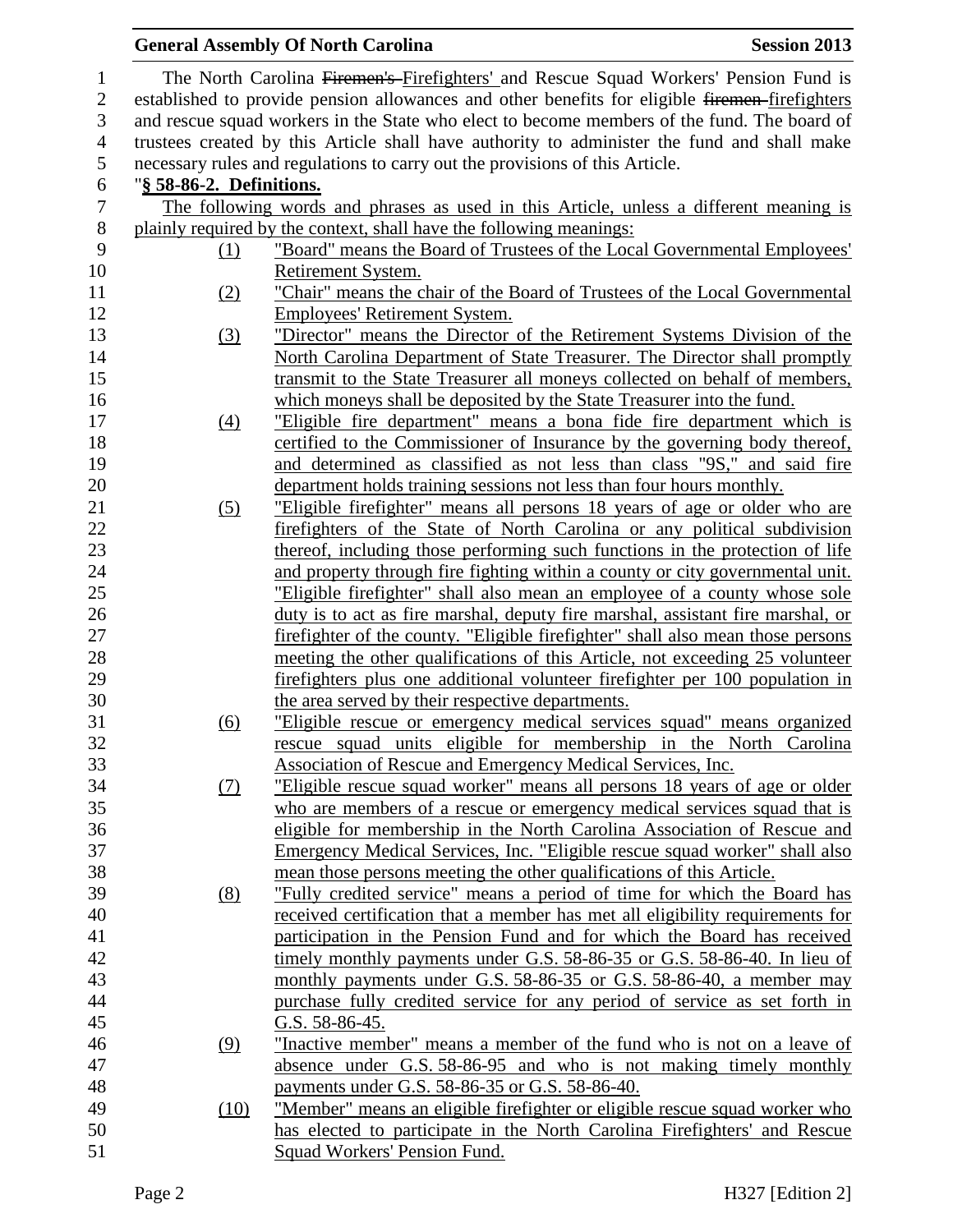|                  | <b>General Assembly Of North Carolina</b>                                                         | <b>Session 2013</b> |
|------------------|---------------------------------------------------------------------------------------------------|---------------------|
| (11)             | "Pension Fund" means the North Carolina Firefighters' and Rescue Squad                            |                     |
|                  | Workers' Pension Fund.                                                                            |                     |
| (12)             | "Training sessions" for eligible rescue squad workers means sessions in                           |                     |
|                  | which attendance will result in the preparation of, or knowledge gained by,                       |                     |
|                  | the member in the area of rescue, emergency medical services, injury                              |                     |
|                  | prevention, or protection of life and property. Such drill or training sessions                   |                     |
|                  | held by the eligible rescue squad unit to meet the requirements of this Article                   |                     |
|                  | shall be held for the purpose of providing a learning or preparation                              |                     |
|                  | experience for the members.                                                                       |                     |
| (13)             | "Training sessions" for eligible firefighters means sessions in which                             |                     |
|                  | attendance will result in the preparation of, or knowledge gained by, the                         |                     |
|                  | member in the area of fire prevention, fire suppression, or protection of life                    |                     |
|                  | and property. Such drill or training sessions held by the eligible fire                           |                     |
|                  | department to meet the requirements of this Article shall be held for the                         |                     |
|                  | purpose of providing a learning or preparation experience for the members.                        |                     |
|                  | "§ 58-86-5. Creation and membership of board of trustees; compensation.                           |                     |
|                  | There is created a board to be known as the "Board of Trustees of the North Carolina"             |                     |
|                  | Firemen's and Rescue Squad Workers' Pension Fund", hereinafter known as "the board".              |                     |
|                  | The board shall consist of six members:                                                           |                     |
| $\bigoplus$      | The State Treasurer, who shall act as chairman.                                                   |                     |
| (2)              | The State Insurance Commissioner.                                                                 |                     |
| $\left(3\right)$ | Repealed by Session Laws 1993, c. 9.                                                              |                     |
| (4)              | Four members to be appointed by the Governor; one a paid fireman, one a                           |                     |
|                  | volunteer fireman, one volunteer rescue squad worker, and one representing                        |                     |
|                  | the public at large, for terms of four years each. These members may                              |                     |
|                  | succeed themselves.                                                                               |                     |
|                  | The members presently serving on the "Board of Trustees of the Firemen's Pension Fund"            |                     |
|                  | shall continue to serve until the expiration of their terms. No member of the board shall receive |                     |
|                  | any salary, compensation or expenses other than that provided in G.S. 138-6 for each day's        |                     |
|                  | attendance at duly and regularly called and held meetings of the board of trustees.               |                     |
|                  | "§ 58-86-6. Firefighters' and Rescue Squad Workers' Pension Fund Advisory Panel.                  |                     |
|                  | There is created an advisory panel to be known as the Firefighters' and Rescue Squad              |                     |
|                  | Workers' Pension Fund Advisory Panel, hereinafter referred to as "the advisory panel."            |                     |
|                  | The advisory panel shall consist of seven persons:                                                |                     |
| $\Omega$         | The Director of the Retirement Systems Division of the North Carolina                             |                     |
|                  | Department of State Treasurer or his or her designee, who shall act as chair.                     |                     |
| (2)              | A designee of the State Insurance Commissioner.                                                   |                     |
| (3)              | Five members to be appointed by the Board of Trustees of the Local                                |                     |
|                  | Governmental Employees' Retirement System: one paid firefighter, one                              |                     |
|                  | volunteer firefighter, one paid rescue squad worker, one volunteer rescue                         |                     |
|                  | squad worker, and one representing the public at large, for terms of four                         |                     |
|                  | years each. One member of the advisory panel appointed by the Board of                            |                     |
|                  | Trustees of the Local Governmental Employees' Retirement System must be                           |                     |
|                  | a member of that Board. Members of the advisory panel may succeed                                 |                     |
|                  | themselves if reappointed by the Board of Trustees of the Local                                   |                     |
|                  | Governmental Employees' Retirement System.                                                        |                     |
|                  | The persons serving on the Board of Trustees of the Firefighters' and Rescue Squad                |                     |
|                  | Workers' Pension Fund on June 30, 2013, may serve as members of the advisory panel until the      |                     |
|                  | expiration of their current terms. No member of the advisory panel shall receive any salary,      |                     |
|                  | compensation, or expenses other than that provided in G.S. 138-6 for each day's attendance at     |                     |
|                  | duly and regularly called and held meetings of the advisory panel.                                |                     |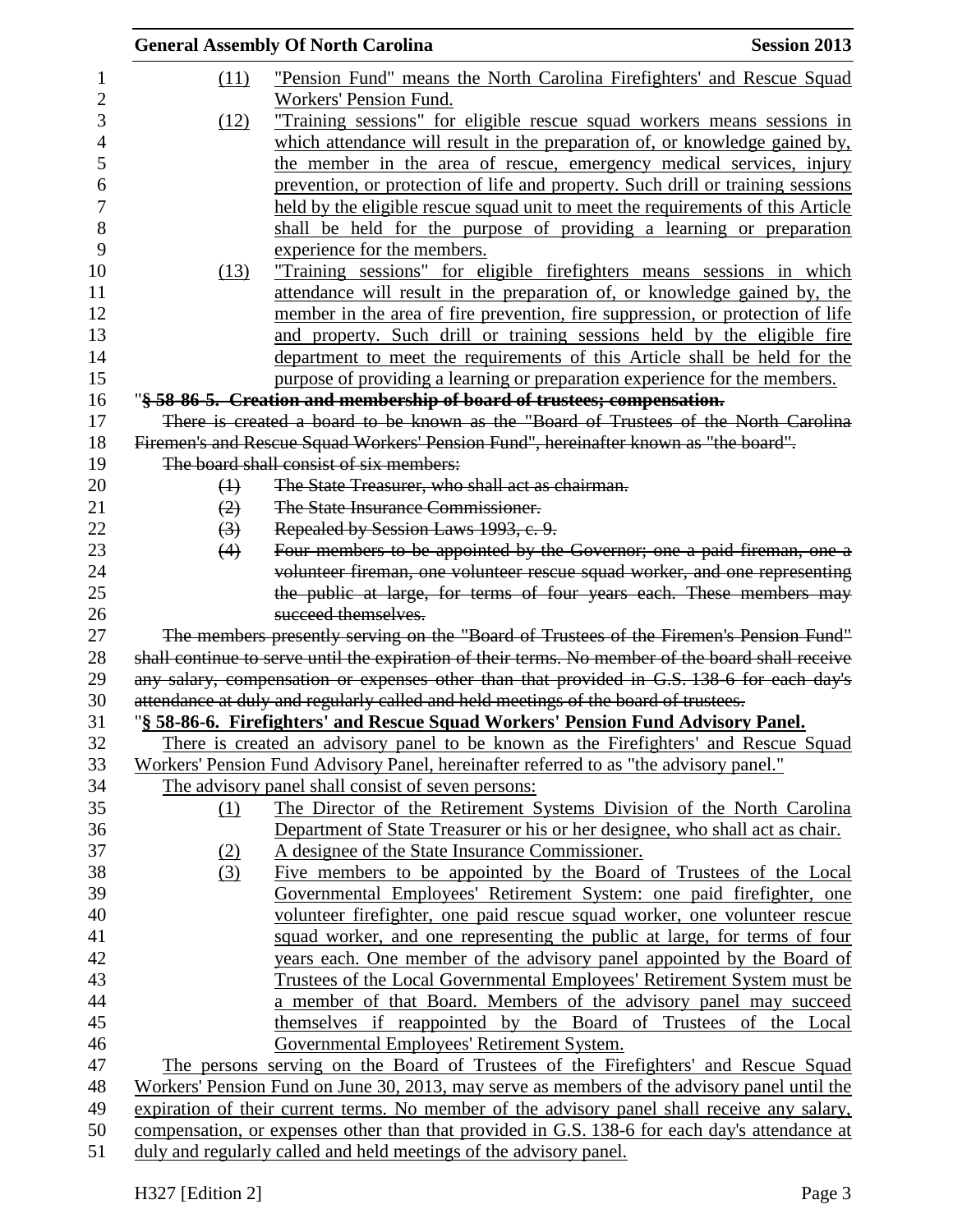|                  | <b>General Assembly Of North Carolina</b>                                                                                                                                                   | <b>Session 2013</b> |
|------------------|---------------------------------------------------------------------------------------------------------------------------------------------------------------------------------------------|---------------------|
| 1                | "§ 58-86-10. Powers and duties of the board.                                                                                                                                                |                     |
| $\overline{c}$   | The Board of Trustees of the North Carolina Local Governmental Employees' Retirement                                                                                                        |                     |
| 3                | System shall administer the Pension Fund. The board shall request appropriations out of the                                                                                                 |                     |
| 4                | general fund for administrative expenses and to provide for the financing of this pension fund,                                                                                             |                     |
| 5                | employ necessary clerical assistance, determine all applications for pensions, provide for the                                                                                              |                     |
| 6                | payment of pensions, make all necessary rules and regulations not inconsistent with law for the                                                                                             |                     |
| $\boldsymbol{7}$ | government governance of this fund, prescribe rules and regulations of eligibility of persons to                                                                                            |                     |
| $8\,$            | receive pensions, expend funds in accordance with the provisions of this Article, and generally                                                                                             |                     |
| 9                | exercise all other powers necessary for the administration of the fund created by this Article.                                                                                             |                     |
| 10               | "§ 58-86-11. Powers and duties of the advisory panel.                                                                                                                                       |                     |
| 11               | The advisory panel shall meet at least once annually upon call of the chair. The advisory                                                                                                   |                     |
| 12               | panel shall have no administrative authority, but shall prepare an annual report to the Board of                                                                                            |                     |
| 13               | Trustees of the North Carolina Local Governmental Employees' Retirement System regarding                                                                                                    |                     |
| 14               | the status and needs of the North Carolina Firefighters' and Rescue Squad Workers' Pension                                                                                                  |                     |
| 15               | Fund.                                                                                                                                                                                       |                     |
| 16               | "§ 58-86-15. Director.                                                                                                                                                                      |                     |
| 17               | There is created an office to be known as Director of the North Carolina Firemen's and                                                                                                      |                     |
| 18               | Rescue Squad Workers' Pension Fund. He shall be named by the board and shall serve at its                                                                                                   |                     |
|                  | pleasure. The director shall be subject to the provisions of the State Personnel Act. The director                                                                                          |                     |
| 19<br>20         |                                                                                                                                                                                             |                     |
|                  | shall promptly transmit to the State Treasurer all moneys collected by him, which moneys shall                                                                                              |                     |
| 21               | be deposited by the State Treasurer into the fund.                                                                                                                                          |                     |
| 22               | "§ 58-86-20. State Treasurer to be custodian of fund; appropriations; contributions to                                                                                                      |                     |
| 23               | fund; expenditures.                                                                                                                                                                         |                     |
| 24<br>25         | The State Treasurer shall be the custodian of the North Carolina Firemen's Firefighters' and                                                                                                |                     |
| 26               | Rescue Squad Workers' Pension Fund and shall invest its assets in accordance with the<br>provisions of G.S. 147-69.2 and G.S. 147-69.3. The appropriations made by the General              |                     |
| 27               |                                                                                                                                                                                             |                     |
| 28               | Assembly out of the general fund to provide money for administrative expenses shall be<br>handled in the same manner as any other general fund appropriation. One-fourth of the             |                     |
|                  | appropriation made out of the general fund to provide for the financing of the pension fund                                                                                                 |                     |
| 29<br>30         | shall be transferred quarterly to a special fund to be known as the North Carolina Firemen's                                                                                                |                     |
| 31               |                                                                                                                                                                                             |                     |
| 32               | Firefighters' and Rescue Squad Workers' Pension Fund. There shall be set up in the State<br>Treasurer's office a special fund to be known as the North Carolina Firemen's Firefighters' and |                     |
| 33               |                                                                                                                                                                                             |                     |
|                  | Rescue Squad Workers' Pension Fund, and all contributions made by the members of this                                                                                                       |                     |
| 34               | pension fund shall be deposited in the special fund. All expenditures for refunds, investments or                                                                                           |                     |
| 35               | benefits shall be in the same manner as expenditures of other special funds.                                                                                                                |                     |
| 36               | "§ 58-86-25. "Eligible firemen" defined; determination-Determination and certification                                                                                                      |                     |
| 37               | of volunteers meeting qualifications. eligible firefighters.                                                                                                                                |                     |
| 38               | "Eligible firemen" shall mean all firemen of the State of North Carolina or any political                                                                                                   |                     |
| 39               | subdivision thereof, including those performing such functions in the protection of life and                                                                                                |                     |
| 40               | property through fire fighting within a county or city governmental unit and so certified to the                                                                                            |                     |
| 41               | Commissioner of Insurance by the governing body thereof, and who belong to a bona fide fire                                                                                                 |                     |
| 42               | department which, as determined by the Commissioner, is classified as not less than class "9"                                                                                               |                     |
| 43               | or class "A" and "AA" departments in accordance with rating methods, schedules,                                                                                                             |                     |
| 44               | elassifications, underwriting rules, bylaws or regulations effective or applied with respect to the                                                                                         |                     |
| 45               | establishment of rates or premiums used or charged pursuant to Article 36 or 40 of this Chapter                                                                                             |                     |
| 46               | or by such other reasonable methods as the Commissioner may determine, and which operates                                                                                                   |                     |
| 47               | fire apparatus and equipment of the value of five thousand dollars (\$5,000) or more, and said                                                                                              |                     |
| 48               | fire department holds drills and meetings not less than four hours monthly and said firemen                                                                                                 |                     |
| 49               | attend at least 36 hours of all drills and meetings in each calendar year. "Eligible firemen" shall                                                                                         |                     |
| 50               | also mean an employee of a county whose sole duty is to act as fire marshal, deputy fire                                                                                                    |                     |
| 51               | marshal, assistant fire marshal, or firefighter of the county, provided the board of county                                                                                                 |                     |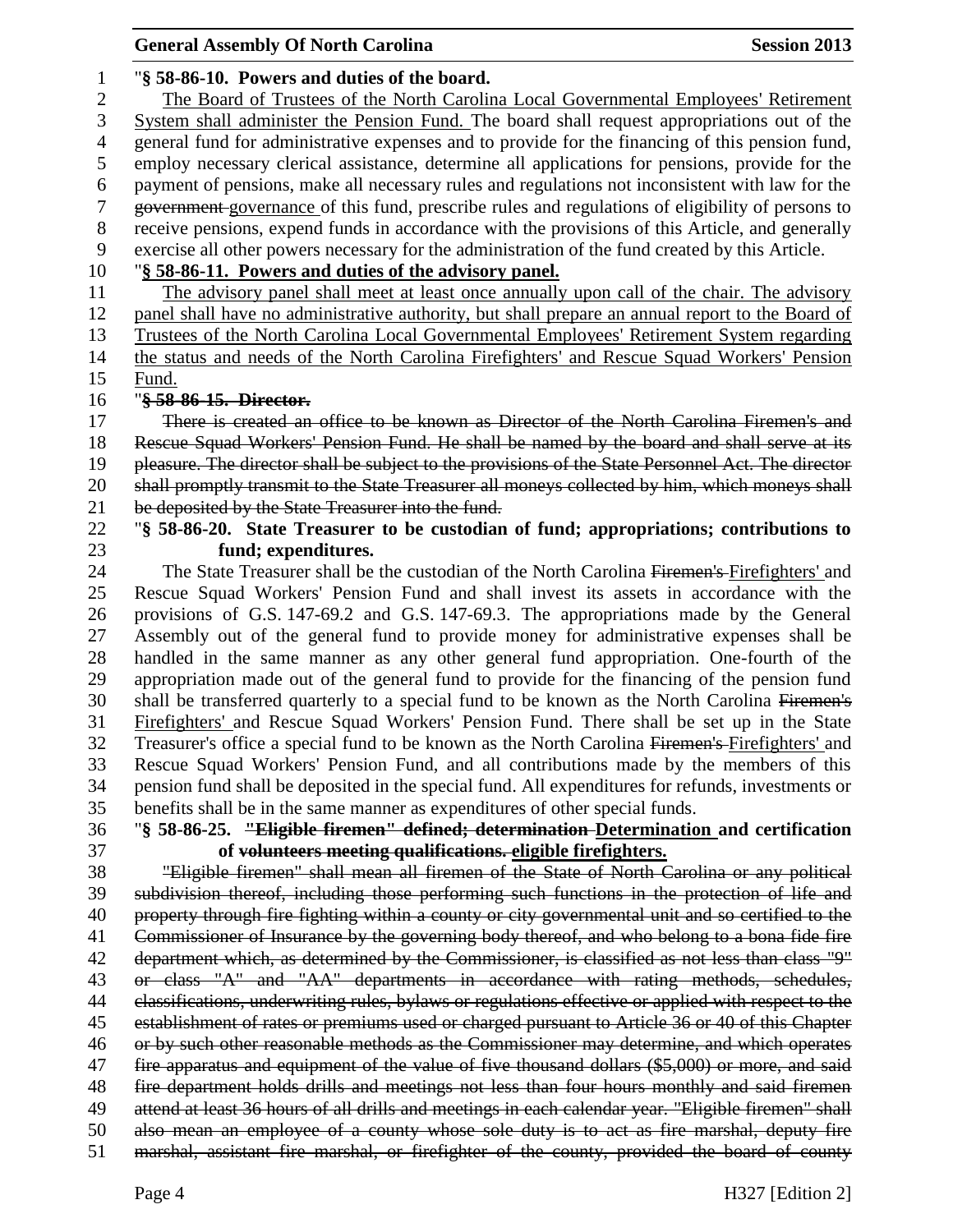#### **General Assembly Of North Carolina Session 2013**

 commissioners of that county certifies the employee's attendance at no less than 36 hours of all drills and meetings in each calendar year. "Eligible firemen" shall also mean those persons meeting the other qualifications of this section, not exceeding 25 volunteer firemen plus one additional volunteer fireman per 100 population in the area served by their respective departments. Eligible firefighters must attend 36 hours of training sessions in each calendar year. Each eligible fire department shall annually determine and report the names of those firemen firefighters meeting the eligibility qualifications of this section Article to its respective governing body, which upon determination of the validity and accuracy of the qualification shall promptly certify the list to the North Carolina State Firemen's Association. The Firemen's Association shall provide a list of those persons meeting the eligibility requirements of this section Article to the State Treasurer by January 31 of each year. For the purposes of the preceding sentence, the governing body of a fire department operated: by a county is the county board of commissioners; by a city is the city council; by a sanitary district is the sanitary district board; by a corporation, whether profit or nonprofit, is the corporation's board of directors; and by any other entity is that group designated by the board. An "eligible firefighter" may not also qualify as an "eligible rescue squad worker" in order to receive double benefits available under this Article.

 "**§ 58-86-30. "Eligible rescue squad worker" defined; determination Determination and certification of eligibility. "eligible rescue squad worker."**

 "Eligible rescue squad worker" means a person who is a member of a rescue or emergency medical services squad that is eligible for membership in the North Carolina Association of Rescue and Emergency Medical Services, Inc., and who has attended a minimum of Eligible rescue squad workers must attend at least 36 hours of training and meetings in the last sessions in each calendar year. Each rescue or emergency medical services squad eligible for membership in the North Carolina Association of Rescue and Emergency Medical Services, Inc., must file a roster certified by the secretary of the association of those rescue or emergency medical services squad workers meeting the requirements of this section with the State Treasurer by January 31 of each calendar year.

 "Eligible rescue squad worker" does not mean "eligible fireman" as defined by G.S. 58-86-25, nor may an An "eligible rescue squad worker" may not qualify also as an "eligible fireman" firefighter" in order to receive double benefits available under this Article.

 "**§ 58-86-35. Firemen's Firefighters' application for membership in fund; monthly payments by members; payments credited to separate accounts of members; termination of membership.**

 Those firemen firefighters who are eligible pursuant to G.S. 58-86-25 may make 36 application for membership to the board. apply to the board for membership. Each fireman firefighter upon becoming a member of the fund shall pay the director of the fund the sum of 38 ten dollars (\$10.00) per month; each payment shall be made no later than <del>90 days after</del>-March 31 subsequent to the end of the calendar year in which the month occurred. The Pension Fund shall not award fully credited service based on payments received later than March 31 subsequent to the end of the calendar year in which the month occurred, unless the payment is applied as provided in G.S. 58-86-45(a1). The monthly payments shall be credited to the separate account of the member and shall be kept by the custodian so it is available for payment on withdrawal from membership or retirement.

45 A member may elect to terminate membership in the fund at anytime any time and request the refund of payments previously made to the fund. However, a member's delinquency in making the monthly payments required by this section does not result in the termination of membership without such an election by the member.

## "**§ 58-86-40. Rescue squad worker's application for membership in funds; monthly payments by members; payments credited to separate accounts of members; termination of membership.**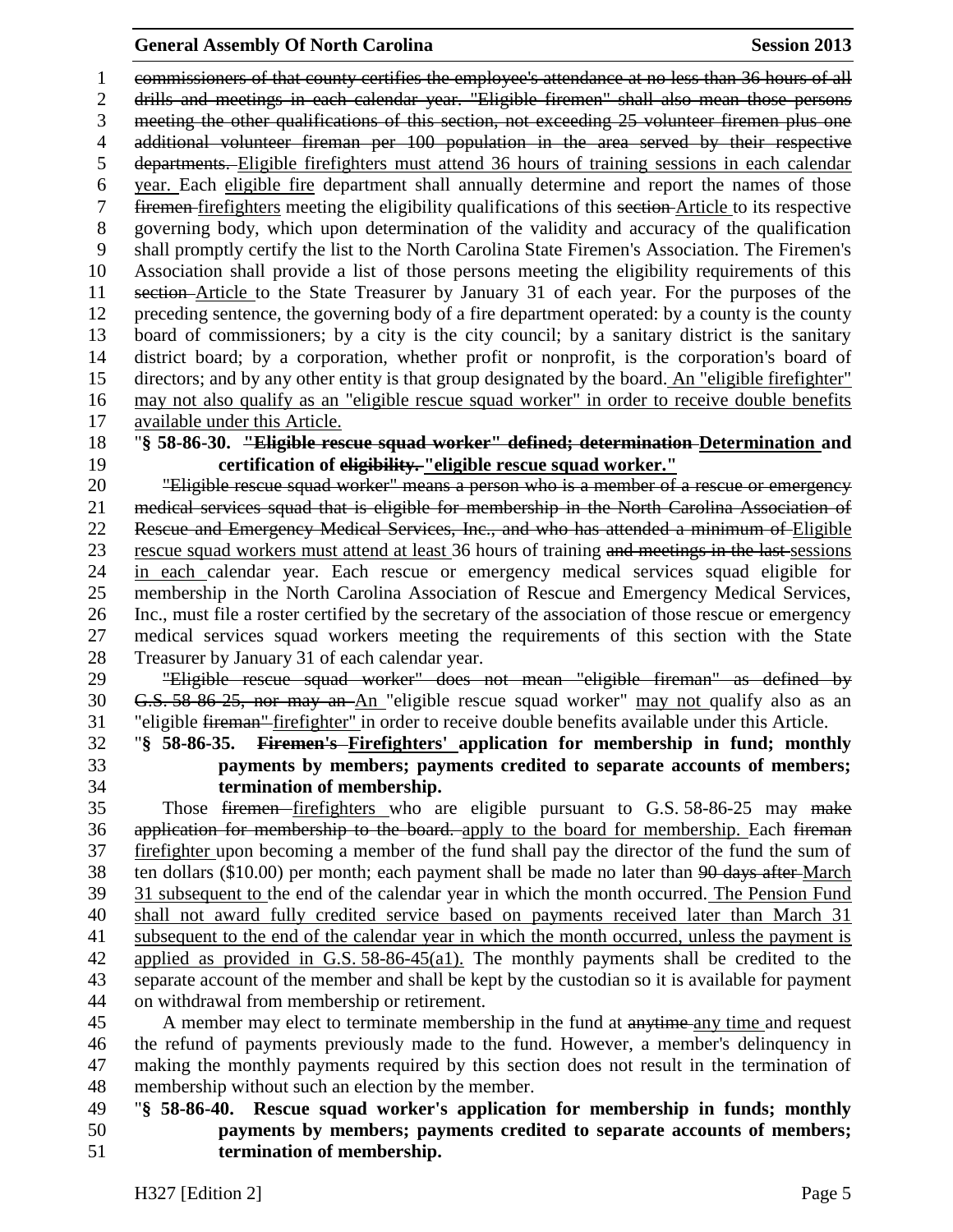## **General Assembly Of North Carolina Session 2013**

 Those rescue squad workers eligible pursuant to G.S. 58-86-30 may apply to the board for membership. Each eligible rescue squad worker upon becoming a member shall pay the director of the fund the sum of ten dollars (\$10.00) per month; each payment shall be made no 4 later than 90 days after March 31 subsequent to the end of the calendar year in which the month occurred. The Pension Fund shall not award fully credited service based on payments received later than March 31 subsequent to the end of the calendar year in which the month occurred, unless the payment is applied as provided in G.S. 58-86-45(a1). The monthly payments shall be credited to the separate account of the member and shall be kept by the custodian so it is available for payment on withdrawal from membership or retirement.

10 A member may elect to terminate membership in the fund at anytime any time and request the refund of payments previously made to the fund. However, a member's delinquency in making the monthly payments required by this section does not result in the termination of membership without such an election by the member.

"**§ 58-86-45. Additional retroactive membership.**

 (a) Any fireman or rescue squad worker who is now eligible and is a member of a fire department or rescue squad chartered by the State of North Carolina and who has not previously elected to become a member may make application through the board of trustees for membership in the fund on or before March 31, 2001. The person shall make a lump sum payment of ten dollars (\$10.00) per month retroactively to the time he first became eligible to become a member, plus interest at an annual rate of eight percent (8%), for each year of his retroactive payments. Upon making the lump sum payment, the person shall be given credit for 22 all prior service in the same manner as if he had made application for membership at the time 23 he first became eligible. Any member who made application for membership subsequent to the time he was first eligible and did not receive credit for prior service may receive credit for this prior service upon lump sum payment of ten dollars (\$10.00) per month retroactively to the time he first became eligible, plus interest at an annual rate of eight percent (8%), for each year of his retroactive payments. Upon making this lump sum payment, the date of membership shall be the same as if he had made application for membership at the time he was first eligible. Any fireman or rescue squad worker who has applied for prior service under this subsection shall have until June 30, 2001, to pay for this prior service and, if this payment is not made by June 30, 2001, he shall not receive credit for this service, except as provided in subsection (a1) of this section.

33 (a1) Effective July 1, 1993, any fireman Any firefighter or rescue squad worker who is a current or former member of a fire department or rescue squad chartered by the State of North Carolina may purchase credit for any periods of service to any chartered fire department or rescue squad not otherwise creditable by making a lump sum payment to the Annuity Savings Fund equal to the full liability of the service credits calculated on the basis of the assumptions used for purposes of the actuarial valuation of the system's liabilities, which payment shall take into account the retirement allowance arising on account of the additional service credit commencing at the earliest age at which the member could retire on a retirement allowance, as determined by the board of trustees upon the advice of the consulting actuary, plus an administrative fee to be set by the board of trustees. This provision for the payment of a lump sum for service "not otherwise creditable" shall apply, inter alia, to all purchases of service credits for months as to which timely payments were not previously made pursuant to G.S. 58-86-35 or G.S. 58-86-40, whichever is applicable.

 (b) An eligible fireman firefighter or rescue squad worker who is not yet 35 years old may apply to the board of trustees for membership in the fund at any time. Upon becoming a member, the worker may make a lump sum payment of ten dollars (\$10.00) per month retroactively to the time the worker first became eligible to become a member, plus interest at an annual rate to be set by the board upon advice from actuary for each year of retroactive payments. Upon making this lump sum payment, the worker shall be given credit for all prior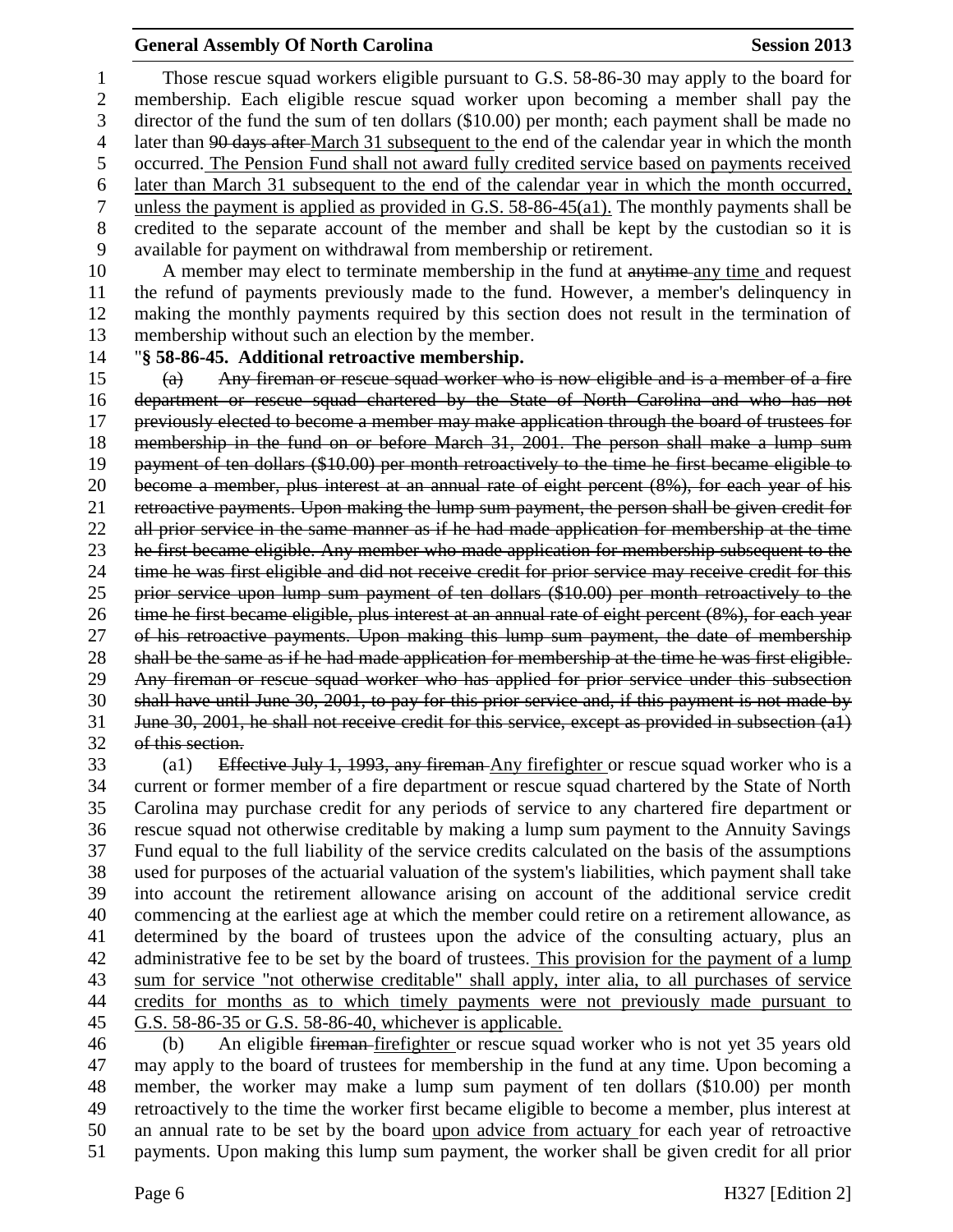service in the same manner as if the worker had applied for membership upon first becoming eligible.

 A member who is not yet 35 years old may receive credit for the prior service upon making a lump sum payment of ten dollars (\$10.00) for each month since the worker first became eligible, plus interest at an annual rate to be set by the board for each year of retroactive payments. Upon making this lump sum payment, the date of membership shall be the same as if the worker had applied for membership upon first becoming eligible.

"**§ 58-86-55. Monthly pensions upon retirement.**

 Any member who has served 20 years as an "eligible fireman" firefighter" or "eligible rescue squad worker" in the State of North Carolina, as provided in G.S. 58-86-25 and G.S. 58-86-30, and who has attained the age of 55 years is entitled to be paid a monthly pension from this fund. The monthly pension shall be in the amount of one hundred seventy dollars (\$170.00) per month. Any retired fireman firefighter receiving a pension shall, effective July 1, 2008, receive a pension of one hundred seventy dollars (\$170.00) per month.

 Members shall pay ten dollars (\$10.00) per month as required by G.S. 58-86-35 and G.S. 58-86-40 for a period of no longer than 20 years. No "eligible rescue squad member" shall 17 receive a pension prior to July 1, 1983. No member shall be entitled to a pension hereunder until the member's official duties as a fireman or rescue squad worker for which the member is paid compensation shall have been terminated and the member shall have retired as such according to standards or rules fixed by the board of trustees.

 A member who is totally and permanently disabled while in the discharge of the member's official duties as a result of bodily injuries sustained or as a result of extreme exercise or extreme activity experienced in the course and scope of those official duties and who leaves the fire or rescue squad service because of this disability shall be entitled to be paid from the fund a monthly benefit in an amount of one hundred seventy dollars (\$170.00) per month beginning the first month after the member's fifty-fifth birthday. All applications for disability are subject to the approval of the board who may appoint physicians to examine and evaluate the disabled member prior to approval of the application, and annually thereafter. Any disabled member shall not be required to make the monthly payment of ten dollars (\$10.00) as required by G.S. 58-86-35 and G.S. 58-86-40.

 A member who is totally and permanently disabled for any cause, other than line of duty, who leaves the fire or rescue squad service because of this disability and who has at least 10 years of service with the pension fund, may be permitted to continue making a monthly contribution of ten dollars (\$10.00) to the fund until the member has made contributions for a total of 240 months. The member shall upon attaining the age of 55 years be entitled to receive a pension as provided by this section. All applications for disability are subject to the approval of the board who may appoint physicians to examine and evaluate the disabled member prior to approval of the application and annually thereafter.

 A member who, because his the member's residence is annexed by a city under Part 2 or Part 3 of Article 4A of Chapter 160A of the General Statutes, or whose department is closed because of an annexation by a city under Part 2 or Part 3 of Article 4A of Chapter 160A of the General Statutes, or whose volunteer department is taken over by a city or county, and because 43 of such annexation or takeover is unable to perform as a <del>fireman</del>-firefighter or rescue squad worker of any status, and if the member has at least 10 years of service with the pension fund, may be permitted to continue making a monthly contribution of ten dollars (\$10.00) to the fund until the member has made contributions for a total of 240 months. The member upon attaining the age of 55 years and completion of such contributions shall be entitled to receive a pension as provided by this section. Any application to make monthly contributions under this section shall be subject to a finding of eligibility by the Board of Trustees upon application of the member.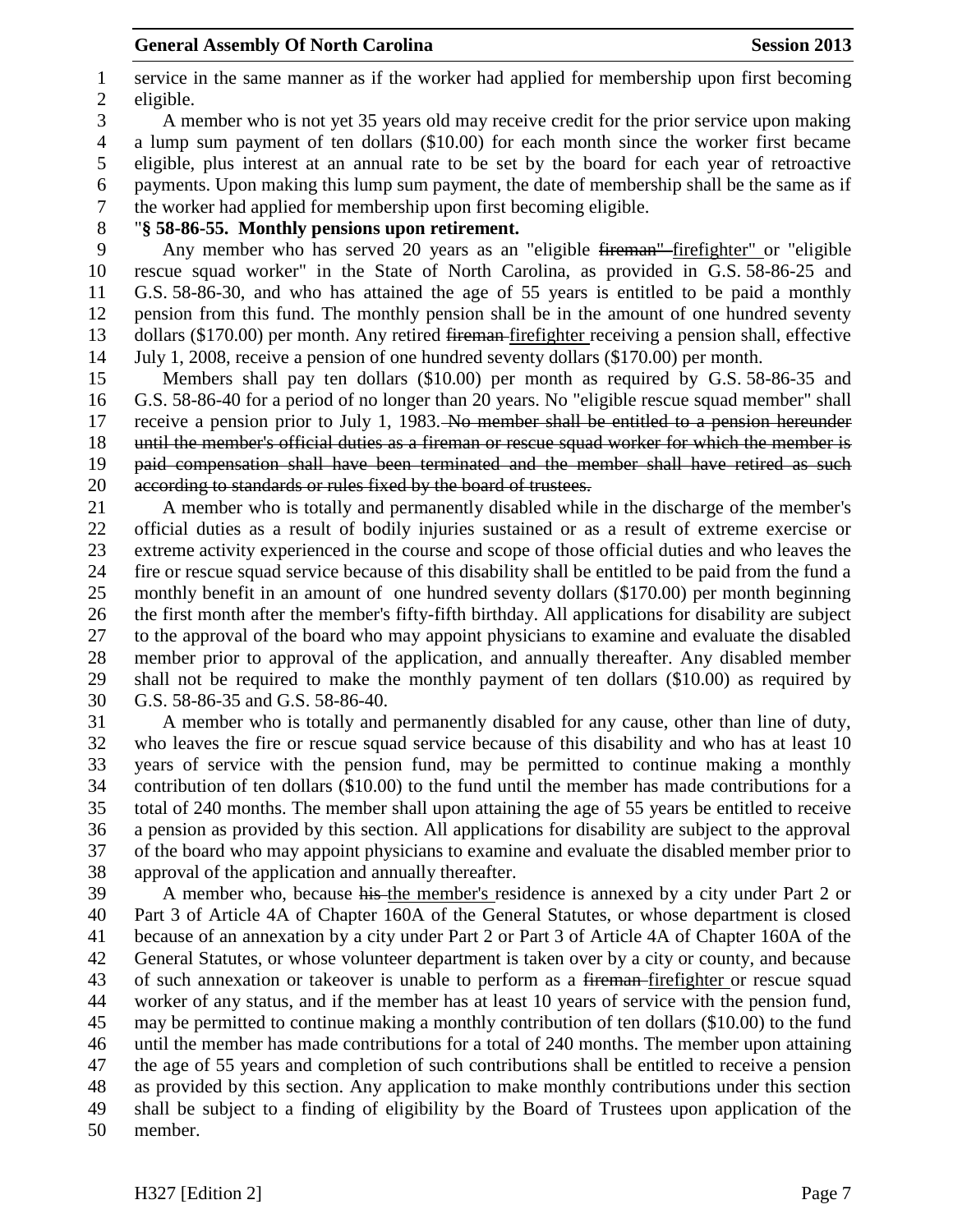|                  |     | <b>General Assembly Of North Carolina</b>                                                      | <b>Session 2013</b> |
|------------------|-----|------------------------------------------------------------------------------------------------|---------------------|
| $\mathbf{1}$     |     | The pensions provided shall be in addition to all other pensions or benefits under any other   |                     |
| $\boldsymbol{2}$ |     | statutes of the State of North Carolina or the United States, notwithstanding any exclusionary |                     |
| $\mathfrak{Z}$   |     | provisions of other pensions or retirement systems provided by law.                            |                     |
| $\overline{4}$   |     | "§ 58-86-60. Payments in lump sums.                                                            |                     |
| 5                |     | The board shall direct payment in lump sums from the fund in the following cases:              |                     |
| 6                | (1) | To any fireman-firefighter or rescue squad worker upon the attaining of the                    |                     |
| $\boldsymbol{7}$ |     | age of 55 years, who, for any reason, is not qualified to receive the monthly                  |                     |
| $\,8\,$          |     | retirement pension and who was enrolled as a member of the fund, an                            |                     |
| 9                |     | amount equal to the amount paid into the fund by him. This provision shall                     |                     |
| 10               |     | not be construed to preclude any active fireman-firefighter or rescue squad                    |                     |
| 11               |     | worker from completing the requisite number of years of active service after                   |                     |
| 12               |     | attaining the age of 55 years necessary to entitle him-the firefighter or rescue               |                     |
| 13               |     | squad worker to the pension.                                                                   |                     |
| 14               | (2) | If any fireman-firefighter or rescue squad worker dies before attaining the                    |                     |
| 15               |     | age at which a pension is payable to him-the firefighter or rescue squad                       |                     |
| 16               |     | worker under the provisions of this Article, there shall be paid to his widow,                 |                     |
| 17               |     | or her surviving spouse, or if there be no widow, surviving spouse, to the                     |                     |
| 18               |     | person responsible for his or her child or children, or if there be no widow                   |                     |
| 19               |     | surviving spouse or children, then to his or her heirs at law as may be                        |                     |
| 20               |     | determined by the board or to his or her estate, if it is administered and there               |                     |
| 21               |     | are no heirs, an amount equal to the amount paid into the member's separate                    |                     |
| 22               |     | account by or on behalf of the said fireman-firefighter or rescue squad                        |                     |
| 23               |     | worker.                                                                                        |                     |
| 24               | (3) | If any <del>fireman firefighter</del> or rescue squad worker dies after beginning to           |                     |
| 25               |     | receive the pension payable to him-the firefighter or rescue squad worker by                   |                     |
| 26               |     | this Article, and before receiving an amount equal to the amount paid into                     |                     |
| 27               |     | the fund by him, him or her, there shall be paid to his widow, or her                          |                     |
| 28               |     | surviving spouse, or if there be no widow, surviving spouse, then to the                       |                     |
| 29               |     | person responsible for his <u>or her child</u> or children, or if there be no widow            |                     |
| 30               |     | surviving spouse or children, then to his or her heirs at law as may be                        |                     |
| 31               |     | determined by the board or to his or her estate, if it is administered and there               |                     |
| 32               |     | are no heirs, an amount equal to the difference between the amount paid into                   |                     |
| 33               |     | the member's separate account by or on behalf of the said fireman-firefighter                  |                     |
| 34               |     | or rescue squad worker and the amount received by him or her as a                              |                     |
| 35               |     | pensioner.                                                                                     |                     |
| 36               | (4) | Any member with five or more years of contributing service and who                             |                     |
| 37               |     | withdraws from the fund shall, upon proper application, be paid all moneys                     |                     |
| 38               |     | without accumulated earnings on the payments after the time they were                          |                     |
| 39               |     | made. If any member who has less than five years of contributing service                       |                     |
| 40               |     | made contributions, or any person, firm, corporation, or other entity has                      |                     |
| 41               |     | made contributions on behalf of that member and that member withdraws                          |                     |
| 42               |     | from the fund, the member, person, firm, corporation, or other entity shall be                 |                     |
| 43               |     | entitled to a refund equal to the amount of contributions made by them after                   |                     |
| 44               |     | the Board has been notified of the contributor's desire to be refunded its                     |                     |
| 45               |     | contributions upon the member's withdrawal. A member may not purchase                          |                     |
| 46               |     | time under G.S. 58-86-45 for which he or she has received a refund.                            |                     |
| 47               |     | "§ 58-86-65. Pro rata reduction of benefits when fund insufficient to pay in full.             |                     |
| 48               |     | If, for any reason, the fund created and made available for any purpose covered by this        |                     |
| 49<br>$\sim$     |     | Article shall be insufficient to pay in full any pension benefits, or other charges, then all  |                     |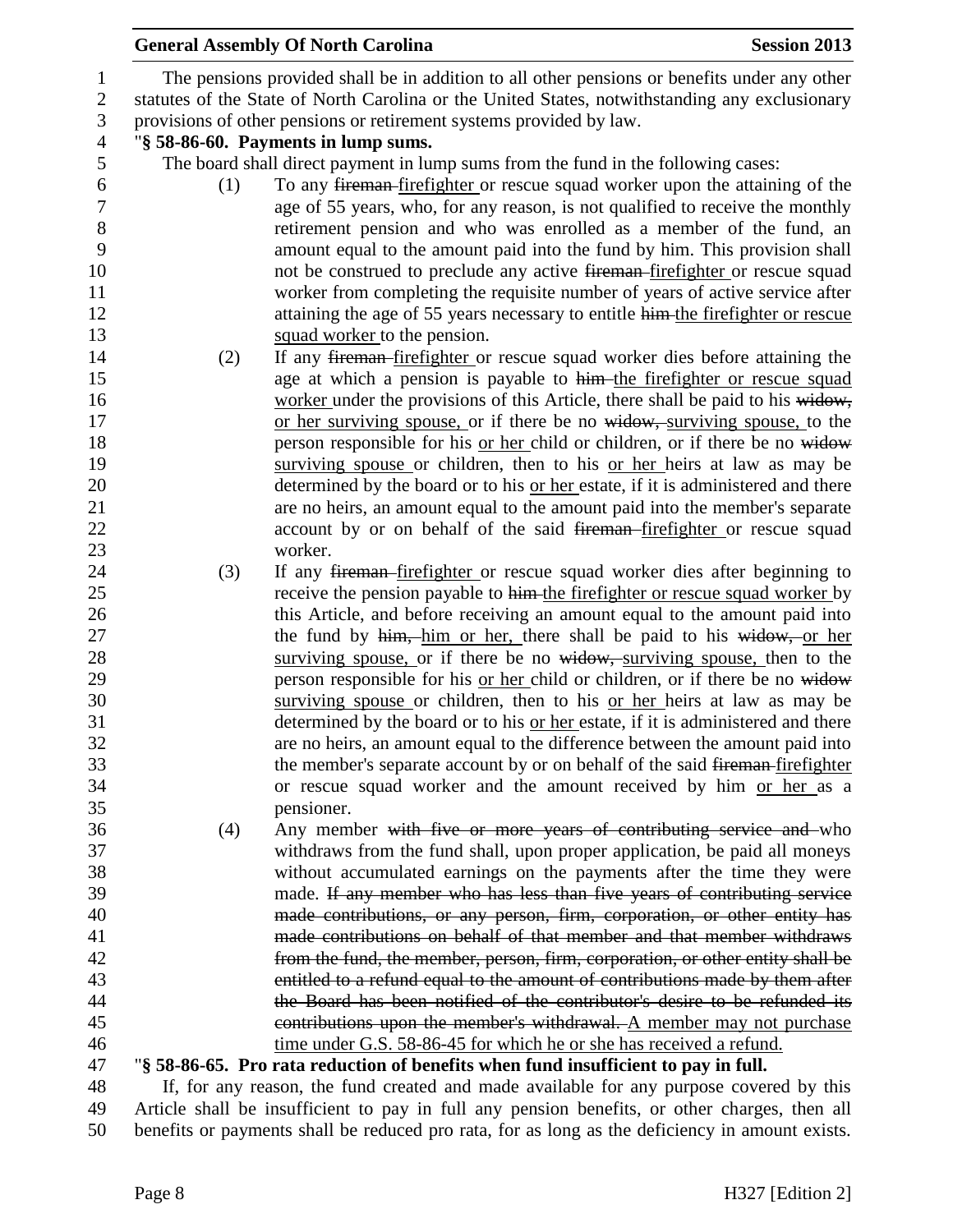**General Assembly Of North Carolina Session 2013** H327 [Edition 2] Page 9 No claim shall accrue with respect to any amount by which a pension or benefit payment shall have been reduced. "**§ 58-86-70. Provisions subject to future legislative change.** These pensions shall be subject to future legislative change or revision, and no member of the fund, or any person, is deemed to have acquired any vested right to a pension or other 6 payment provided by this Article.<br>7 "§ 58-86-75. Determination of c "**§ 58-86-75. Determination of creditable service; information furnished by applicants for membership.** The board shall determine by appropriate rules and regulations the number of years' credit 10 for service of <del>firemen</del>-firefighters and rescue squad workers. Firemen-Firefighters and rescue squad workers who are now serving as such shall furnish the board with information upon applying for membership as to previous service. Notwithstanding any other provisions of this Article, the Board may grant qualified prior service credits to eligible firemen and rescue squad workers under such terms and conditions that the Board may adopt when the Board determines 15 that an eligible fireman-firefighter or rescue squad worker has been denied such service credits through no fault of his or her own. "**§ 58-86-80. Length of service not affected by serving in more than one department or squad; transfer from one department or squad to another.** A fireman's firefighter's or rescue squad worker's length of service shall not be affected by the fact that he or she may have served with more than one department or squad, and upon transfer from one department or squad to another, notice of the fact shall be given to the board. "**§ 58-86-90. Exemptions of pensions from attachment; rights nonassignable.** Except for the applications of the provisions of G.S. 110-136, and in connection with a court-ordered equitable distribution under G.S. 50-20, the pensions provided are not subject to 25 attachment, garnishments or judgments against the <del>fireman</del>-firefighter or rescue squad worker entitled to them, nor are any rights in the fund or the pensions or benefits assignable. "**§ 58-86-91. Deduction for payments to certain employees' or retirees' associations allowed.** Any member who is a member of a domiciled employees' or retirees' association that has at least 2,000 members, the majority of whom are active or retired employees of the State or public school employees, may authorize, in writing, the periodic deduction from the member's retirement benefits a designated lump sum to be paid to the employees' or retirees' association. The authorization shall remain in effect until revoked by the member. A plan of deductions pursuant to this section shall become void if the employees' or retirees' association engages in collective bargaining with the State, any political subdivision of the State, or any local school administrative unit. "**§ 58-86-95. Leaves of absence; inactive membership.** (a) Any member who resigns as an eligible firefighter or an eligible rescue squad worker, whichever is applicable, may withdraw from the fund and seek a refund under G.S. 58-86-60 or take a leave of absence as provided by G.S. 58-86-95, or he or she will be considered an inactive member. (b) In order to take a leave of absence, any member not on active military service must provide the office of the director with written notice that the member is taking a leave of 44 absence. Any member not on active military service on leave of absence for more than five years in any six-year period shall be considered an inactive member. (c) A member is not eligible for service credit for the time he or she is on leave of absence and is not required to make monthly payments for that time. During the time a member is on leave of absence he or she is not eligible for benefits from the pension fund. A member who has taken a leave of absence may subsequently withdraw from the pension fund and seek a refund under G.S. 58-86-60. If a member dies while he or she is on leave of absence, the appropriate person or persons may seek a refund under G.S. 58-86-60.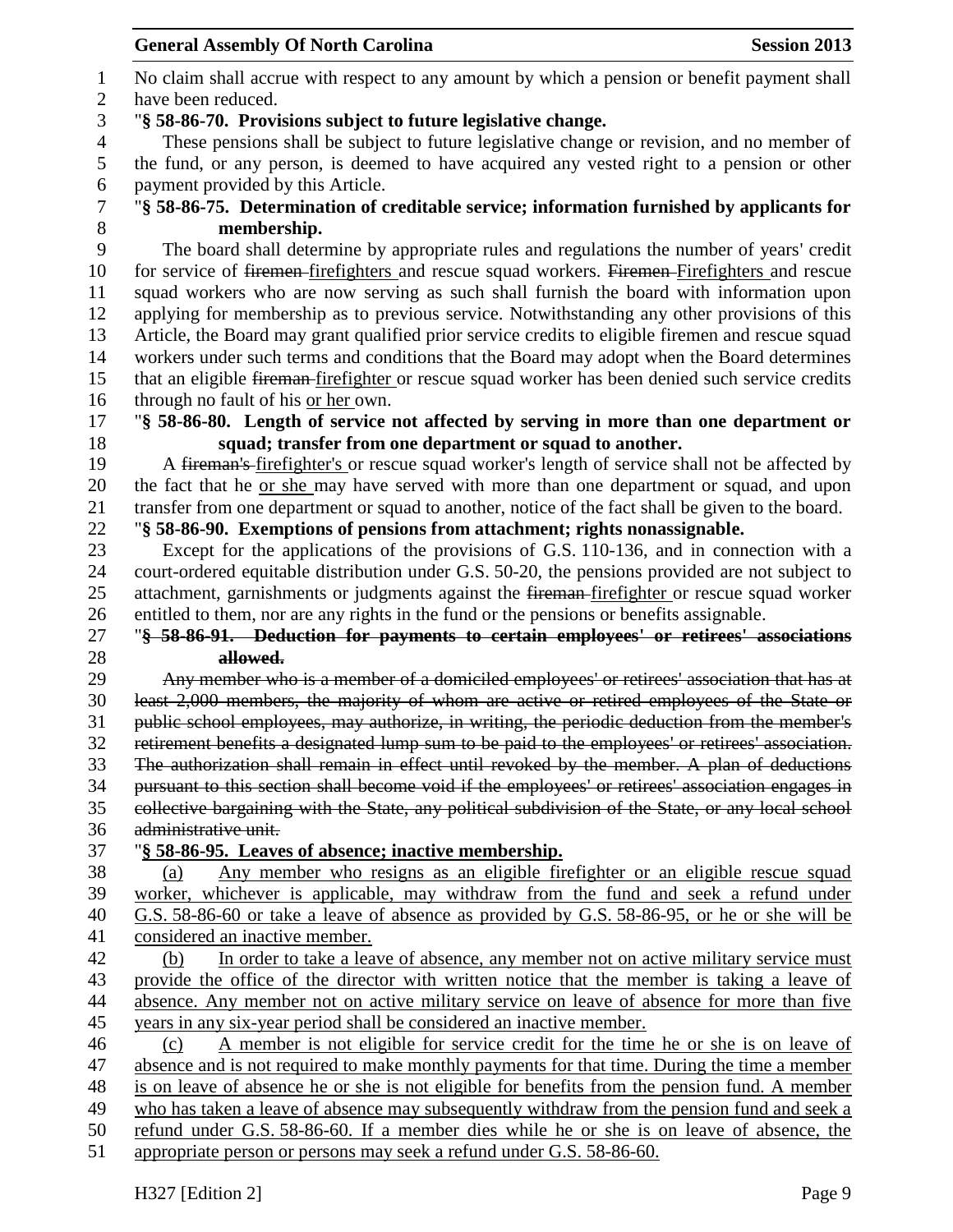|                | <b>General Assembly Of North Carolina</b>                                                            | <b>Session 2013</b> |
|----------------|------------------------------------------------------------------------------------------------------|---------------------|
| $\mathbf{1}$   | Any member not on active military service who does not make contributions for two<br>(d)             |                     |
| $\overline{c}$ | consecutive years and has not taken a leave of absence shall be considered an inactive member.       |                     |
| 3              | The director of the pension fund shall communicate annually with each eligible fire<br>(e)           |                     |
| $\overline{4}$ | department and eligible rescue or emergency medical services squad and transmit a list of those      |                     |
| 5              | persons on a leave of absence. The director may consult with eligible fire departments and           |                     |
| 6              | eligible rescue or emergency medical services squads with regard to the presumed status of           |                     |
| $\sqrt{ }$     | members.                                                                                             |                     |
| 8              | (f)<br>The director of the pension fund shall maintain records of all inactive members of            |                     |
| 9              | the fund, including dates of termination of service at an eligible fire department and eligible      |                     |
| 10             | rescue or emergency medical services squad, and may consult with eligible fire departments           |                     |
| 11             | and eligible rescue or emergency medical services squads with regard to the presumed status of       |                     |
| 12             | members.                                                                                             |                     |
| 13             | Members on active military service must notify the director prior to commencement<br>(g)             |                     |
| 14             | of active military service and subsequent to return from active duty and shall be granted a leave    |                     |
| 15             | of absence for the entire time of the military service."                                             |                     |
| 16             | <b>SECTION 1.(b)</b> G.S. $25-9-406(i)$ reads as rewritten:                                          |                     |
| 17             | Inapplicability. - This section does not apply to an assignment of a<br>"(i)                         |                     |
| 18             | health-care-insurance receivable. Subsection (f) of this section does not apply to an assignment     |                     |
| 19             | or transfer of, or the creation, attachment, perfection, or enforcement of a security interest in, a |                     |
| 20             | right the transfer of which is prohibited or restricted by any of the following statutes to the      |                     |
| 21             | extent that the statute is inconsistent with subsection (f) of this section:                         |                     |
| 22             |                                                                                                      |                     |
| 23             | North Carolina Firemen's-Firefighters' and Rescue Squad Workers' Pension<br>(4)                      |                     |
| 24             | Fund (Article 86 of Chapter 58 of the General Statutes).                                             |                     |
| 25             | $\ldots \overset{0}{\cdot}$                                                                          |                     |
| 26             | <b>SECTION 1.(c)</b> G.S. 25-9-408(f) reads as rewritten:                                            |                     |
| 27             | Inapplicability. $-$ Subsection (c) of this section does not apply to an assignment or<br>" $(f)$    |                     |
| 28             | transfer of, or the creation, attachment, perfection, or enforcement of a security interest in, a    |                     |
| 29             | right the transfer of which is prohibited or restricted by any of the following statutes to the      |                     |
| 30             | extent that the statute is inconsistent with subsection (c) of this section: North Carolina          |                     |
| 31             | Structured Settlement Act (Article 44B of Chapter 1 of the General Statutes); North Carolina         |                     |
| 32             | Crime Victims Compensation Act (Chapter 15B of the General Statutes); North Carolina                 |                     |
| 33             | Consumer Finance Act (Article 15 of Chapter 53 of the General Statutes); North Carolina              |                     |
| 34             | Firemen's Firefighters' and Rescue Squad Workers' Pension Fund (Article 86 of Chapter 58 of          |                     |
| 35             | the General Statutes); Employment Security Law (Chapter 96 of the General Statutes); North           |                     |
| 36             | Carolina Workers' Compensation Fund Act (Article 1 of Chapter 97 of the General Statutes);           |                     |
| 37             | and Programs of Public Assistance (Article 2 of Chapter 108A of the General Statutes)."              |                     |
| 38             | <b>SECTION 1.(d)</b> G.S. 147-69.2 reads as rewritten:                                               |                     |
| 39             | "§ 147-69.2. Investments authorized for special funds held by State Treasurer.                       |                     |
| 40             | This section applies to funds held by the State Treasurer to the credit of each of the<br>(a)        |                     |
| 41             | following:                                                                                           |                     |
| 42             |                                                                                                      |                     |
| 43             | The Firemen's Firefighters' and Rescue Workers' Pension Fund.<br>(6)                                 |                     |
| 44             |                                                                                                      |                     |
| 45             | It shall be the duty of the State Treasurer to invest the cash of the funds enumerated<br>(b)        |                     |
| 46             | in subsection (a) of this section in excess of the amount required to meet the current needs and     |                     |
| 47             | demands on such funds. The State Treasurer may invest the funds as provided in this                  |                     |
| 48             | subsection. If an investment was authorized by this subsection at the time the investment was        |                     |
| 49             | made or contractually committed to be made, then none of the percentage or other limitation on       |                     |

investments set forth in this subsection shall be construed to require the State Treasurer to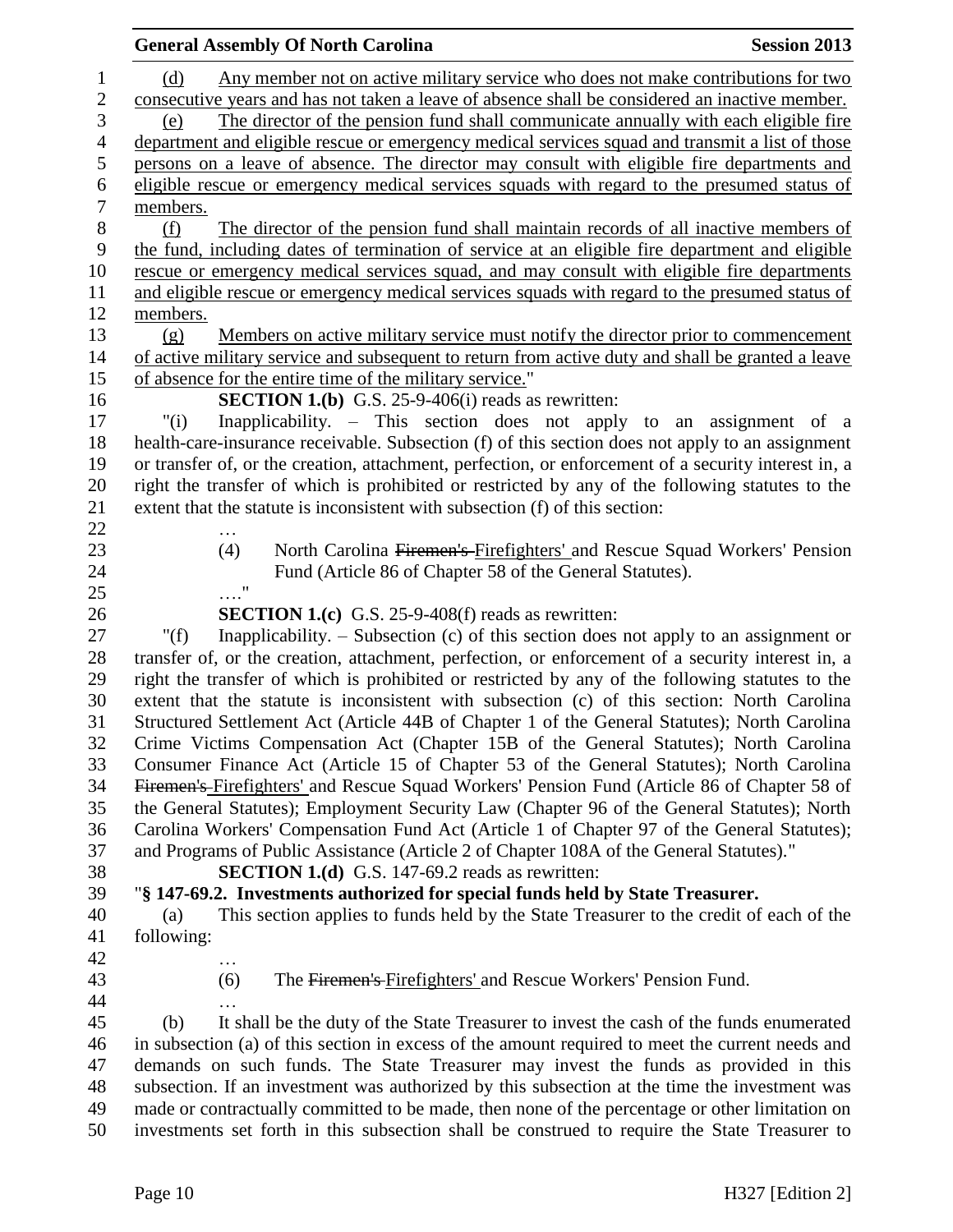subsequently dispose of the investment or fail to honor any contractual commitments as a result of changes in market values, ratings, or other investment qualifications.

 … (8) With respect to assets of the Teachers' and State Employees' Retirement System, the Consolidated Judicial Retirement System, the Firemen's Firefighters' and Rescue Workers' Pension Fund, the Local Governmental Employees' Retirement System, the Legislative Retirement System, the North Carolina National Guard Pension Fund, and the Retiree Health Benefit Fund (hereinafter referred to collectively as the Retirement Systems), and assets invested pursuant to subdivision (b2) of this section, they may be invested in equity securities traded on a public securities exchange or market organized and regulated pursuant to the laws of the jurisdiction of such exchange or market and issued by any company incorporated or otherwise created or located within or outside the United States; provided the investments meet the conditions of this subdivision. The investments authorized for the Retirement Systems under this subdivision cannot exceed sixty-five percent (65%) of the market value of all invested assets of the Retirement Systems.

 The assets authorized under this subdivision may be invested directly by the State Treasurer in any equity securities authorized by this subdivision for the primary purpose of approximating the movements of a nationally recognized and published market benchmark index. No more than one and one-half percent (1.5%) of the market value of the Retirement Systems' assets that may be invested directly under this subdivision can be invested in the stock of a single corporation, and the total number of shares in that single corporation cannot exceed eight percent (8%) of the issued and outstanding stock of that corporation.

 So long as each investment manager has assets under management of at least one hundred million dollars (\$100,000,000), the assets authorized under this subdivision may also be invested through any of the following:

- a. Investment companies registered under the Investment Company Act of 1940; individual, common, or collective trust funds of banks and trust companies; and group trusts that invest primarily in investments authorized by this subdivision.
- b. Limited partnerships, limited liability companies, or other limited liability investment vehicles that are not publicly traded and invest primarily in investments authorized by this subdivision. Investments under this sub-subdivision shall not exceed six and one-half percent (6.5%) of the market value of all invested assets of the Retirement Systems.
	-
- c. Contractual arrangements in which investment managers have full and complete discretion and authority to invest assets specified in such contractual arrangements in investments authorized by this subdivision."
- **SECTION 1.(e)** G.S. 147-69.7(a) reads as rewritten:

 "(a) The Treasurer shall discharge his or her duties with respect to the Teachers' and State Employees' Retirement System, the Consolidated Judicial Retirement System, the Firemen's Firefighters' and Rescue Squad Workers' Pension Fund, the Local Governmental Employees' Retirement System, the Legislative Retirement System, and the North Carolina National Guard Pension Fund (hereinafter referred to collectively as the Retirement Systems) as follows: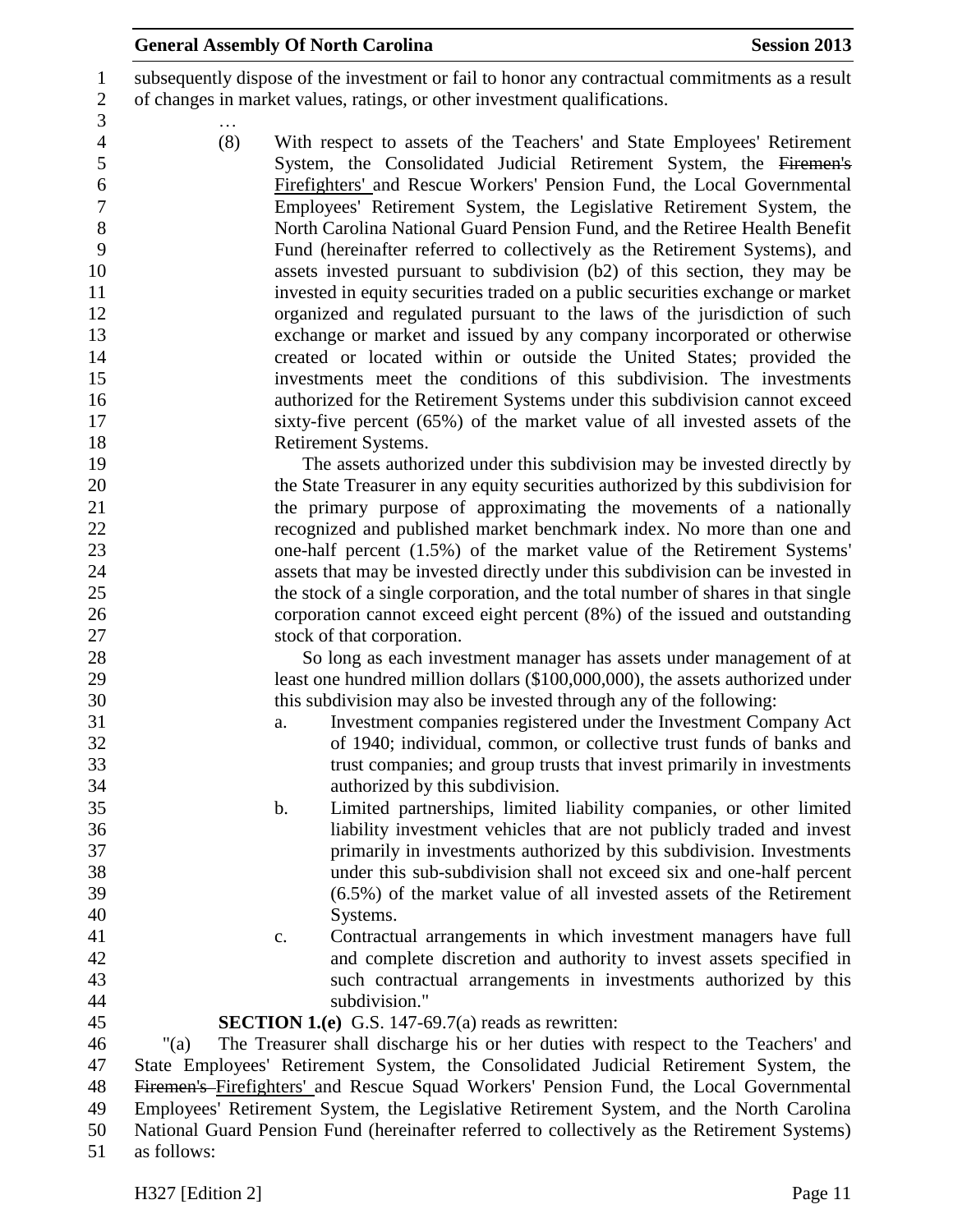|                      | <b>General Assembly Of North Carolina</b>                                                                                                                                                           | <b>Session 2013</b> |
|----------------------|-----------------------------------------------------------------------------------------------------------------------------------------------------------------------------------------------------|---------------------|
| (1)                  | Solely in the interest of the participants and beneficiaries.                                                                                                                                       |                     |
| (2)                  | For the exclusive purpose of providing benefits to participants and                                                                                                                                 |                     |
|                      | beneficiaries and paying reasonable expenses of administering the                                                                                                                                   |                     |
|                      | Retirement Systems.                                                                                                                                                                                 |                     |
| (3)                  | With the care, skill, and caution under the circumstances then prevailing                                                                                                                           |                     |
|                      | which a prudent person acting in a like capacity and familiar with those                                                                                                                            |                     |
|                      | matters would use in the conduct of an activity of like character and purpose.                                                                                                                      |                     |
| (4)                  | Impartially, taking into account any differing interests of participants and<br>beneficiaries.                                                                                                      |                     |
| (5)                  | Incurring only costs that are appropriate and reasonable.                                                                                                                                           |                     |
| (6)                  | In accordance with a good-faith interpretation of the law governing the<br>Retirement Systems."                                                                                                     |                     |
|                      | <b>SECTION 1.(f)</b> G.S. 147-69.8 reads as rewritten:                                                                                                                                              |                     |
|                      | "§ 147-69.8. Annual report on new investment authority.                                                                                                                                             |                     |
|                      | Whenever the General Assembly broadens the investment authority of the State Treasurer                                                                                                              |                     |
|                      | as to the General Fund, the Teachers' and State Employees' Retirement System, the                                                                                                                   |                     |
|                      | Consolidated Judicial Retirement System, the Firemen's Firefighters' and Rescue Squad                                                                                                               |                     |
|                      | Workers' Pension Fund, the Local Governmental Employees' Retirement System, the                                                                                                                     |                     |
|                      | Legislative Retirement System, the North Carolina National Guard Pension Fund, or any idle                                                                                                          |                     |
|                      | funds, the State Treasurer shall annually report in detail to the General Assembly the                                                                                                              |                     |
|                      | investments made under such new authority, including the returns on those investments,                                                                                                              |                     |
|                      | earnings, changes to value, and gains and losses in disposition of such investments. The report                                                                                                     |                     |
|                      | shall be made during the first six months of each calendar year, covering performance in the                                                                                                        |                     |
|                      | prior calendar year. As to each type of new investment authority, the report shall be made for at                                                                                                   |                     |
| least four years."   |                                                                                                                                                                                                     |                     |
|                      | <b>SECTION 2.(a)</b> Article 86 of Chapter 58 of the General Statutes is amended by                                                                                                                 |                     |
|                      | adding a new section to read:                                                                                                                                                                       |                     |
|                      | "§ 58-86-100. Forfeiture of retirement benefits for certain felonies that would bring                                                                                                               |                     |
|                      | disrepute on a fire department or rescue squad.                                                                                                                                                     |                     |
| (a)                  | Except as provided in G.S. 58-86-95(h), the Board of Trustees shall not pay any                                                                                                                     |                     |
|                      | retirement benefits or allowances, except for a return of member contributions, to any member<br>who is convicted of any felony under federal law or the laws of this State if all of the following |                     |
|                      |                                                                                                                                                                                                     |                     |
| <u>apply:</u><br>(1) | The offense is committed while the member is not yet 55 years of age or has                                                                                                                         |                     |
|                      | not yet received 20 years of fully credited service, or while the member is 55                                                                                                                      |                     |
|                      | years of age or older and has 20 years of fully credited service but is still                                                                                                                       |                     |
|                      | serving as a participant in an eligible fire department or eligible rescue                                                                                                                          |                     |
|                      | squad.                                                                                                                                                                                              |                     |
| (2)                  | The conduct resulting in the member's conviction is directly related to                                                                                                                             |                     |
|                      | service as a firefighter or rescue squad worker and brings disrepute on a fire                                                                                                                      |                     |
|                      | department or rescue squad.                                                                                                                                                                         |                     |
| (b)                  | Subdivision (2) of subsection (a) of this section shall apply to felony convictions                                                                                                                 |                     |
|                      | where the court finds under G.S. $15A-1340.16(d)(9a)$ or other applicable State or federal                                                                                                          |                     |
|                      | procedure that the offense is directly related to service as a firefighter or rescue squad worker.                                                                                                  |                     |
| (c)                  | If a member or former member whose benefits under the System were forfeited                                                                                                                         |                     |
|                      | under this section, except for the return of member contributions, subsequently receives an                                                                                                         |                     |
|                      | unconditional pardon of innocence, or the conviction is vacated or set aside for any reason, then                                                                                                   |                     |
|                      | the member or former member may seek a reversal of the benefit forfeiture by presenting                                                                                                             |                     |
|                      | sufficient evidence to the State Treasurer. If the State Treasurer determines a reversal of the                                                                                                     |                     |
|                      | benefit forfeiture is appropriate, then all benefits will be restored upon repayment of all                                                                                                         |                     |
|                      | accumulated contributions. Repayment of all accumulated contributions that have been                                                                                                                |                     |